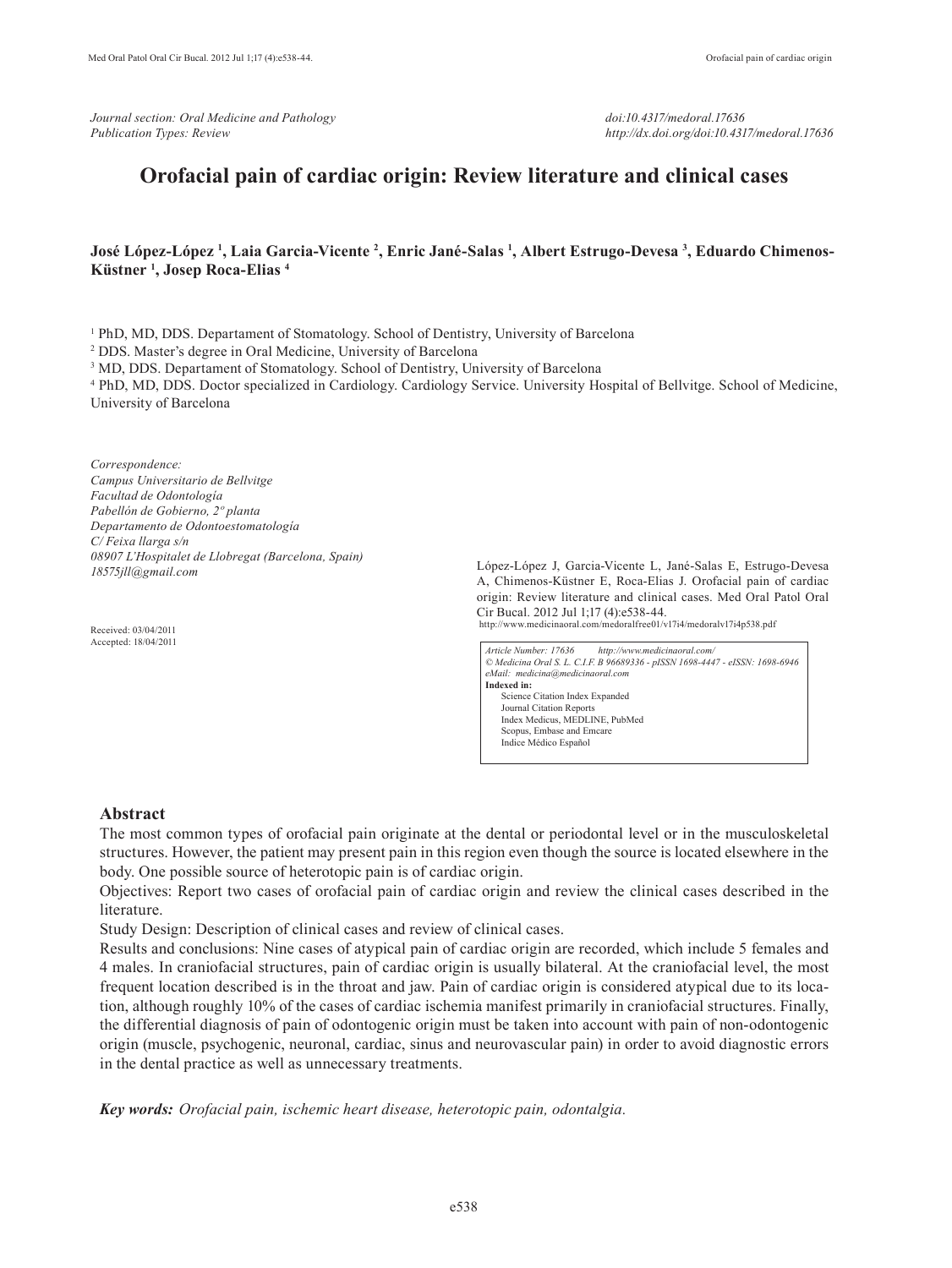### **Introduction**

Ischemic heart disease is one of the major causes of death in adults (1).The clinical description of ischemic heart disease is characterized by substernal pain, which spreads to the shoulders, arms and neck. In some cases, the pain may spread to the jaws and teeth (2,3).The cause of cardiac pain referred to the orofacial region can be explained by convergent mechanisms in the trigeminal complex. On the one hand, visceral cardiac afferences join the somatic sensitive fibers of the upper extremities, of the upper thoracic and cervical region originating pain that usually spreads to the arm. On the other hand, spreading of the pain to the orofacial area is less frequently observed and would be the consequence of converging, at the spinalthalamic tractus, of afferent cardiac fibers with second order trigeminal neurons responsible for innerving the dental sensitivity. However, the most frequent symptom in the pain in the jaw area innerved by the upper cervical roots C2 and C3 (2,4).

The cardiac innervations depend on the afferent sympathetic and parasympathetic nerves (lazy nerve). The majority of the innervations are transferred through the first five thoracic roots, generating that the pain shows in the chest and arms, but not in the face and jaw. The pain does not disappear in patients which were performed a sympathectomia to treat angina, pain. For this reason, it is thought that the lazy nerve plays an important role. The link between the lazy nerve and the trigeminal nucleus explain the pain in the face and jaw  $(5)$ .

It is known that the most common types of orofacial pain originate at the dental or periodontal sinus level or in musculoskeletal structures. However, the patient may present pain in this region even though the source may be located elsewhere in the body. This type of pain is called "heterotopic". One possible source of heterotopic pain is pain of cardiac origin (2,4). When these orofacial symptoms occur, unnecessary dental treatment is often performed. There are published clinical cases of patients who have undergone unnecessary dental extractions or have been prescribed analgesic treatments due to the misdiagnosis of temporomandibular disorders, without curing the orofacial pain (4,6,7). This leads to a delay in the diagnosis of infarction or angina, and consequently, a delay in beginning the necessary treatment (2).

# **Epidemiology**

In developed countries, the misdiagnosis of acute myocardial infarction is observed to occur in 2 to 27% of the cases. A quarter of these errors result in lethal complications for the patient. Patients with atypical symptoms are more likely to be admitted to the hospital than patients with typical symptoms. The key factors for the misdiagnosis are the absence of chest pain and the lack of ST-segment elevation in electrocardiograms (up to 20% in some cases). Therefore, the risk of death for patients with suspected acute myocardial infarction and who do not have chest pain, is three times higher compared to patients seeking care at the emergency room due to chest pain. The risk of death for these patients is eight times higher than that of patients whose chest pain was cured before receiving care at the hospital. There are also studies which show that mortality within one year for patients with symptoms other than chest pain was twice that of patients who suffered chest pain alone (8).

### **Pathogenesis**

Orofacial pain of cardiac origin is a toothache that occurs spontaneously, usually in relation to exercise; the pain decreases with nitroglycerin tablets and is usually associated with chest pain, anterior neck pain and/or shoulder pain, although it can also manifest as an isolated case. Toothache of cardiac origin may occur as a single clinical manifestation in the oral cavity, affecting adults as well as the elderly and children (9,10). There are also other craniofacial regions where heterotopic pain of cardiac origin can manifest in isolation: the paranasal sinuses, head, mandibular area and the temporomandibular joint region (4,10,11).

Ischemia is a situation caused by oxygen deprivation and the inadequate elimination of metabolites. The mechanism that causes myocardial ischemia is not always the same. In ischemic heart disease, there are two major clinical syndromes: angina pectoris and acute myocardial infarction. Angina is defined as pain, tightness or discomfort -usually in the chest- attributable to transient myocardial ischemia. It is a clinical concept and is diagnosed based on the characteristics and circumstances surrounding the pain. Episodes of angina last between 1 and 10 minutes. Stopping the activity that brought on the pain, resting or taking sublingual nitroglycerin tablets will relieve the pain. A pain lasting less than 30 seconds or continuous pain throughout the day is rarely of cardiac origin. In angina pectoris, there is an increased need for oxygen due to changes in blood pressure and heart rate (exercise and stress in general) in patients with atherosclerotic coronary lesions. In acute myocardial infarction, pain occurs without an apparent cause, suggesting that there has been a spontaneous reduction of oxygen, usually due to coronary thrombosis. In the infarction, the pain usually lasts hours and, unlike angina, myocardial tissue necrosis always occurs, with the possible complications that this entails. Ischemia causes the cellular release of substances such as serotonin, histamine or bradykinin, and allows the accumulation of acid and potassium metabolites. It is believed that one of these substances stimulates the nerve endings and causes pain characteristic of myocardial ischemia (2).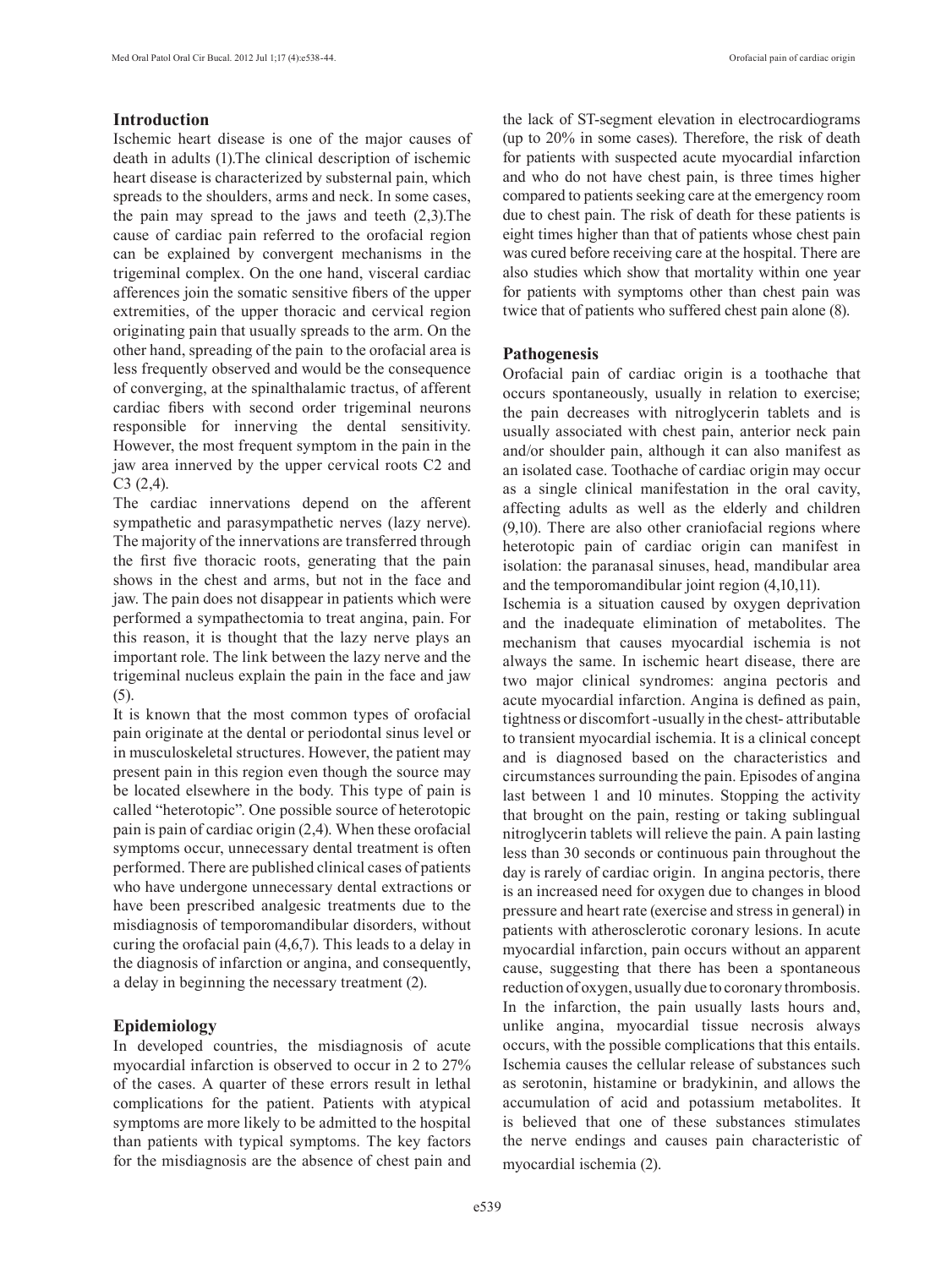#### **Clinical conditions**

The defining characteristics of angina are thus as follows: location, irradiation, precipitating factors and measures to alleviate the pain. Heart patients normally describe angina pain as a pressure, a weight or a burning sensation, usually located in the retrosternal region and irradiating to the arms, neck or jaw. However, there may be exceptions to this description. Sometimes the pain is described as an unusual discomfort that makes it difficult to breathe, or the pain is located only in the neck, mandible, arms or even the wrists (2,4,12). Odontogenic toothaches are, without a doubt, those which most commonly occur in the oral cavity.

Their most significant aspects are presented in table 1. The signs and symptoms suggesting that a toothache is not from an odontogenic origin are: not recognizing the pain cause, a burning or pulsatile pain, a pain that does to go into remission or changes, a persistent pain during days, months or years, an spontaneous pain in multiple teeth, a pain that does not go into remission after anesthesic block and the lack of response to an adequate dental treatment. Non-odontogenic pain of a heterotopic origin, which most often occurs in the oral cavity, includes: muscular, neurovascular, neuropathic, sinus, psychogenic and cardiac toothaches (Table 2).

#### **Table 1.** Most important characteristics of toothaches of dental origin.

|                           | <b>Precipitating factor</b>   | Location $(*)$                    | Intensity                                                                                               | <b>Duration</b>               | <b>Treatment</b>              |
|---------------------------|-------------------------------|-----------------------------------|---------------------------------------------------------------------------------------------------------|-------------------------------|-------------------------------|
| Pulpar<br>odontalgia      | Cold, hot, sweet,<br>pressure | Bad location, diffuse,<br>related | Variable.<br>Depends on edema, the<br>possibility of fluid<br>removal and the<br>inflammatory mediators | Seconds (RP)<br>Constant (IP) | RP: Filling<br>IP: Root canal |
| Periodontal<br>Odontalgia | Pressure                      | Localized                         | Less intense                                                                                            | Constant                      | Periodontal treatment         |

(\*) The pain is worse when located in the posterior teeth compared to the anterior teeth. The upper molars show pain irradiated to the temporal area and the lower molars show pain irradiated to the ears. The pain is alleviated when the tooth is occluded. RP: Reversible pulpitis IP: Irreversible pulpitis

|                            | Origin                              | <b>Irradiation</b>                                                                           | <b>Differential diagnosis</b>                               |
|----------------------------|-------------------------------------|----------------------------------------------------------------------------------------------|-------------------------------------------------------------|
| Muscular<br>Toothache      | Craniofacial muscles                | Masseter and temporal muscles usually<br>irradiate to the teeth                              | Local anesthesia of the muscle<br>alleviates the toothache. |
| Neurovascular<br>Toothache | Neurovascular disorder              | Craniofacial structures                                                                      | Carotid pressure, ergotamine<br>tartrate test               |
| Neuropathic<br>Toothache   | Structures of the<br>nervous system | Craniofacial structures                                                                      | Application of local anesthesia is<br>necessary.            |
| <b>Sinus Toothache</b>     | Maxillary sinuses                   | Maxillary bone and superior teeth                                                            | Waters' Projection                                          |
| Psychogenic<br>Toothache   | Psychosomatic                       | The physiological patterns of the pain are not<br>applicable                                 | Application of local anesthesia is<br>necessary.            |
| <b>Cardiac Toothache</b>   | Cardiac muscle                      | Chest pain, anterior neck pain, pain in the<br>craniofacial structure and/or in the shoulder | Sublingual nitroglycerin tablet                             |

**Table 2.** Most significant characteristics of the most common toothaches of non-odontogenic origin.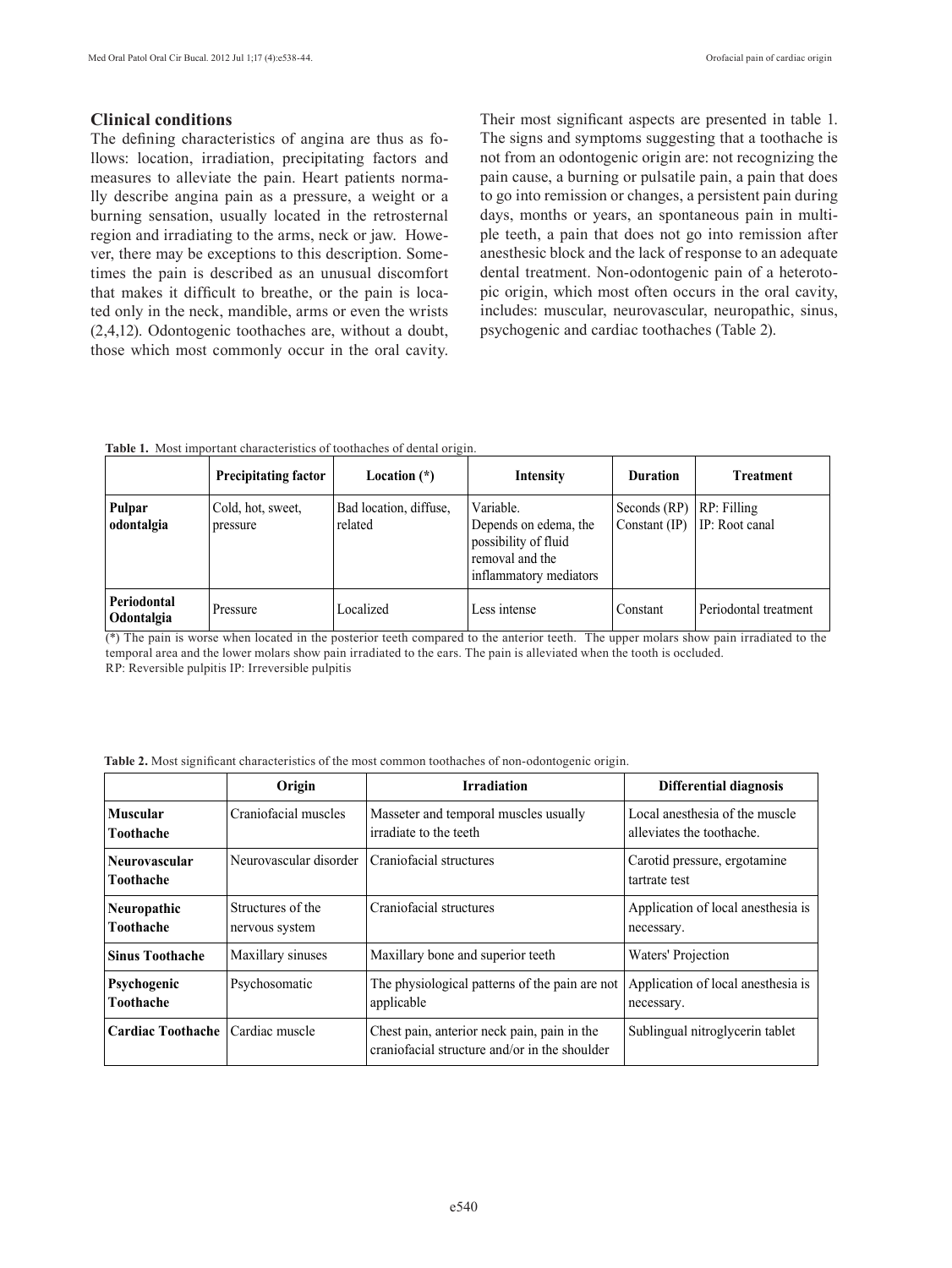# **Clinical Cases**

#### *Clinical case Number 1*

This case involves a 54-year-old male with moderate and constant pain located diffusely in the third quadrant, affecting the entire area, including the teeth. The pain has been going on for several days and is not altered by chewing or changes in temperature. The pain has become particularly persistent in the last 24 hours and this has prompted the patient to seek urgent care. The patient has been taking anti-inflammatory medication over the past 15 days due to pain in the neck and back. The patient is being treated for hypertension with Adalat® 10 mg (1 tablet/day) and for type II diabetes with Euglucon<sup>®</sup> 5 mg (1 tablet/day). There is no relevant medical history. As toxic habits, it is noted that the patient smokes 15 cigarettes a day and is a moderate drinker (2-3 beers/day).

Upon oral examination, we observe that the patient's mouth is well-maintained, with several fillings; we also note the presence of semi-eruption in tooth 38, but no signs of pericoronaritis and no symptoms. The rest of the examination is normal (dental examination, temporo mandibular joint –TMJ-, masticatory muscles, cervical mobility and cranial nerves). Given the low degree of pain referred by the patient, along with the oral findings observed, the patient undergoes an anesthetic block of the area, which is not conclusive.

Based on the results of the examination, the patient is sent to his family doctor to assess the possibility of conducting a more thorough neurological and cardiological evaluation.

During the follow-up visit, the patient presents a report from the cardiologist which states the diagnosis of unstable angina. Two days after the visit, the patient presented little chest pain associated to a neck and shoulder pain. Because of these manifestations the patient went to a hospital emergency service. The mandibular pain disappeared completely within five days of initiating the treatment prescribed by the cardiologist.

### *Clinical case number 2*

The second case involves a 78-year-old edentulous patient who wears a complete denture on the top and bottom (for more than 10 years) and presents pain felt in the left hemimandible over the last 15 days, concentrated especially on the chin. The pain is constant and dullwith asymptomatic periods-and is associated with pain in the left arm. The patient consulted his family doctor who told him that the mandibular pain may be due to trauma of the denture and he associated the pain in the left arm with the patient's arthrosis. As relevant medical history, the patient has a long history of type II diabetes, for which he is being treated with Dianben® 850mg (1 tablet/day). The patient has been wearing a full prosthesis on the left knee for the past 2 years.

Upon oral examination, no decubital traumatized areas were noted; the occlusion is well balanced and the pain remained unchanged when chewing objects. The oral origin of the patient's pain is ruled out and the patient is referred to his family doctor. After performing a cardiological study, the patient was diagnosed with ischemic heart disease.

### **Material and Methods**

We analyzed the cases presented and carried out a systematic literature review on Medline PubMed using the following keywords: orofacial pain, ischemic heart disease, heterotopic pain, odontalgia, angina pectoris, acute myocardial infarction, mandibular pain. We review 14 articles published between 1987 and 2009, which we reviewed in full text.

### **Results**

In the scientific literature, there are published clinical cases of patients whose cardiac pathology began as atypical orofacial pain. Of a total of 9 cases reviewed, 4 were males between the age of 63 and 79, and 5 were females between the age of 56 and 76. The pain was only located in the orofacial complex: maxilla, mandible, head, zygomatic arches, submandibular region, neck, temporal area and teeth. In all of the cases except one, the pain irradiated to other areas, such as: the neck, shoulder, infraorbital area, thorax, precordial region, throat and temporal area. The intensity was severe in the 9 cases, occurring spontaneously.

In 2 of these 9 cases, the patient had undergone unnecessary dental treatment due to an initial misdiagnosisand consequently-without curing the problem. In one of the cases, the patient underwent dental extractions, and in the other case, the patient was diagnosed with a temperomandibular dysfunction as a possible cause of the pain. In 2 of the 9 cases, the onset of the pain was related with physical exercise and in the rest of the cases, the pain occurred spontaneously. The duration of the evolution of the symptoms was only specified in 4 of the clinical cases described and ranged from 3 days to 9 months.

In 6 of the cases, the pain was relieved through the administration of a vasodilator, and in the other 3 patients, the pain was relieved through angioplasty. Following the correct diagnosis of the cardiac involvement and adequate treatment, the bucal symptoms were completely resolved in all of the cases (Table 3) (2-4, 6,7,13,14).

### **Discussion**

According to the results of a bibliographic search up to the present (2009), the scientific literature primarily contains isolated clinical cases in patients with orofacial pain of cardiac origin. There was, however,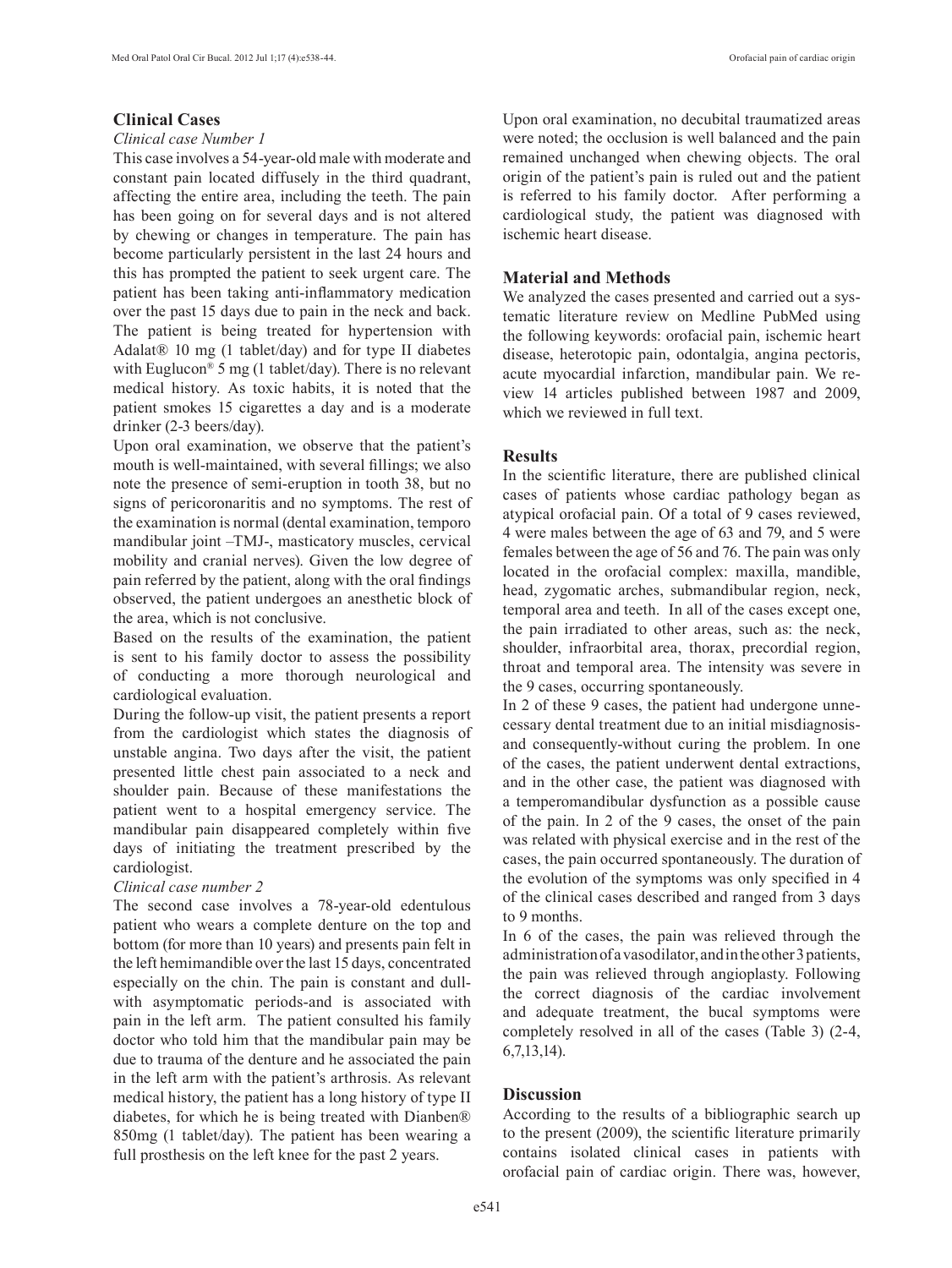|                                          | <b>ADIC 3.</b> Cases recourse interacting the cases of the cases of the cases of the cases of the cases of the cases of the cases of the cases of the cases of the cases of the cases of the cases of the cases of the cases of the |                           |                           |                                 |                          |                                   |                           |                                   |                                  |
|------------------------------------------|-------------------------------------------------------------------------------------------------------------------------------------------------------------------------------------------------------------------------------------|---------------------------|---------------------------|---------------------------------|--------------------------|-----------------------------------|---------------------------|-----------------------------------|----------------------------------|
|                                          | CASE1(2)                                                                                                                                                                                                                            | CASE2(2)                  | CASE 3 (14)               | CASE4(2)                        | CASE 5(14)               | CASE6(4)                          | CASE7(3)                  | CASE 8(7)                         | CASE9(6)                         |
| Sex                                      | <b>FEMALE</b>                                                                                                                                                                                                                       | <b>MALE</b>               | <b>MALE</b>               | <b>MALE</b>                     | <b>MALE</b>              | <b>FEMALE</b>                     | <b>FEMALE</b>             | <b>FEMALE</b>                     | <b>FEMALE</b>                    |
| Age                                      | 56                                                                                                                                                                                                                                  | 79                        | 67                        | $\mathcal{C}$                   | 73                       | 76                                | $\degree$                 | $\overline{50}$                   | 65                               |
| Location of<br>the pain                  | <b>BILATERAL MX</b><br>$\&$ MD                                                                                                                                                                                                      | <b>BILATERAL</b><br>Ê     | <b>BILATERAL</b><br>Ê     | MOLAR &<br>LEFT PM              | MD LEFT                  | <b>BILATERAL</b><br>SUBMD         | <b>BILATERAL</b><br>g     | <b>HEADACHE</b>                   | <b>BILATERAL</b><br><b>ZYGOM</b> |
| <b>Irradiation</b>                       | <b>SHOULDER</b><br><b>NECK</b>                                                                                                                                                                                                      | HEAD                      | LEFT ARM<br>NECK &        | <b>THORAX &amp;</b><br>LEFT ARM | SHOULDE $\&$<br>LEFT ARM | PRECORDIAL<br><b>REGION</b>       | <b>IRRADIATED</b><br>NOT  | <b>BILATERAL</b><br>MX & MD,      | <b>BILATERAL</b><br>MD&          |
|                                          | <b>ORBITAL AREA</b><br>INFRA-                                                                                                                                                                                                       |                           |                           |                                 |                          | $&$ LEFT SIDE<br>THROAT<br>OF THE |                           | <b>TEMP AREA</b><br>NECK&<br>LEFT | <b>NECK</b>                      |
| Intensity                                | <b>SEVERE</b>                                                                                                                                                                                                                       | <b>SEVERE</b>             | <b>SEVERE</b>             | <b>SEVERE</b>                   | <b>SEVERE</b>            | <b>SEVERE</b>                     | <b>SEVERE</b>             | <b>SEVERE</b>                     | <b>SEVERE</b>                    |
| Frequency                                | PAROX                                                                                                                                                                                                                               | <b>PAROX</b>              | PAROX.                    | <b>PAROX</b>                    | <b>PAROX</b>             | PAROX.                            | <b>PAROX</b>              | PAROX.                            | <b>PAROX</b>                     |
| Oral cause                               | $\overline{Q}$                                                                                                                                                                                                                      | $\mathsf{S}$              | YES                       | $\overline{Q}$                  | $\frac{1}{2}$            | ARTHROSIS<br>⋚                    | $\overline{Q}$            | 2                                 | $\mathsf{S}$                     |
| treatment<br>Dental                      | $\overline{a}$                                                                                                                                                                                                                      | $\mathsf{S}^{\mathsf{O}}$ | EXTRACTION                | $\overline{S}$                  | $\mathsf{S}$             | <b>ANALGESICS</b>                 | $\overline{a}$            | $\overline{S}$                    | $\mathsf{S}^{\mathsf{O}}$        |
| Resolution of<br>the dental<br>treatment | $\mathsf{S}^{\mathsf{O}}$                                                                                                                                                                                                           | $\overline{a}$            | $\overline{a}$            | $\frac{1}{2}$                   | $\overline{Q}$           | $\overline{a}$                    | $\overline{Q}$            | $\overline{a}$                    | $\mathsf{S}$                     |
| diagnosis<br>Final                       | <b>NNI</b>                                                                                                                                                                                                                          | <b>AMI</b>                | $\mathbf{A}^{\mathbf{p}}$ | <b>NNI</b>                      | $\overline{4}$           | $\mathbf{A}^{\mathbf{p}}$         | $\mathbf{A}^{\mathbf{p}}$ | $\mathsf{A}^{\mathsf{P}}$         | $\mathsf{A}^{\mathsf{P}}$        |
| treatment<br>Cardiac                     | ANGIOPLASTY                                                                                                                                                                                                                         | ₿                         | Ê                         | Ê                               | <b>ANGIOPLASTY</b>       | ę                                 | ę                         | R                                 | S                                |
| Resolution<br>after                      | <b>YES</b>                                                                                                                                                                                                                          | YES                       | YES                       | YES                             | YES                      | <b>XES</b>                        | YES                       | YES                               | YES                              |

YES

YES

YES

YES

recorded in the literature on heterotonic dental pain. **Table 3.** Cases recorded in the literature on heterotopic dental pain. Table 3 Cases

MD: Mandible; MX: Maxilla; PM: Premolar; L: left; SUBMD: Submandibular; ZYGOM: Zygomatic; TEMP: Temporal; AMI: Acute Myocardial Infarction; AP: Angina Pectoris; VD: Vasodila-<br>tor; PAROX: Paroxysmic. MD: Mandible; MX: Maxilla; PM: Premolar; L: left; SUBMD: Submandibular; ZYGOM: Zygomatic; TEMP: Temporal; AMI: Acute Myocardial Infarction; AP: Angina Pectoris; VD: Vasodila-<br>tor; PAROX: Paroxysmic. treatment **treatment** 

 $\sqrt{ }$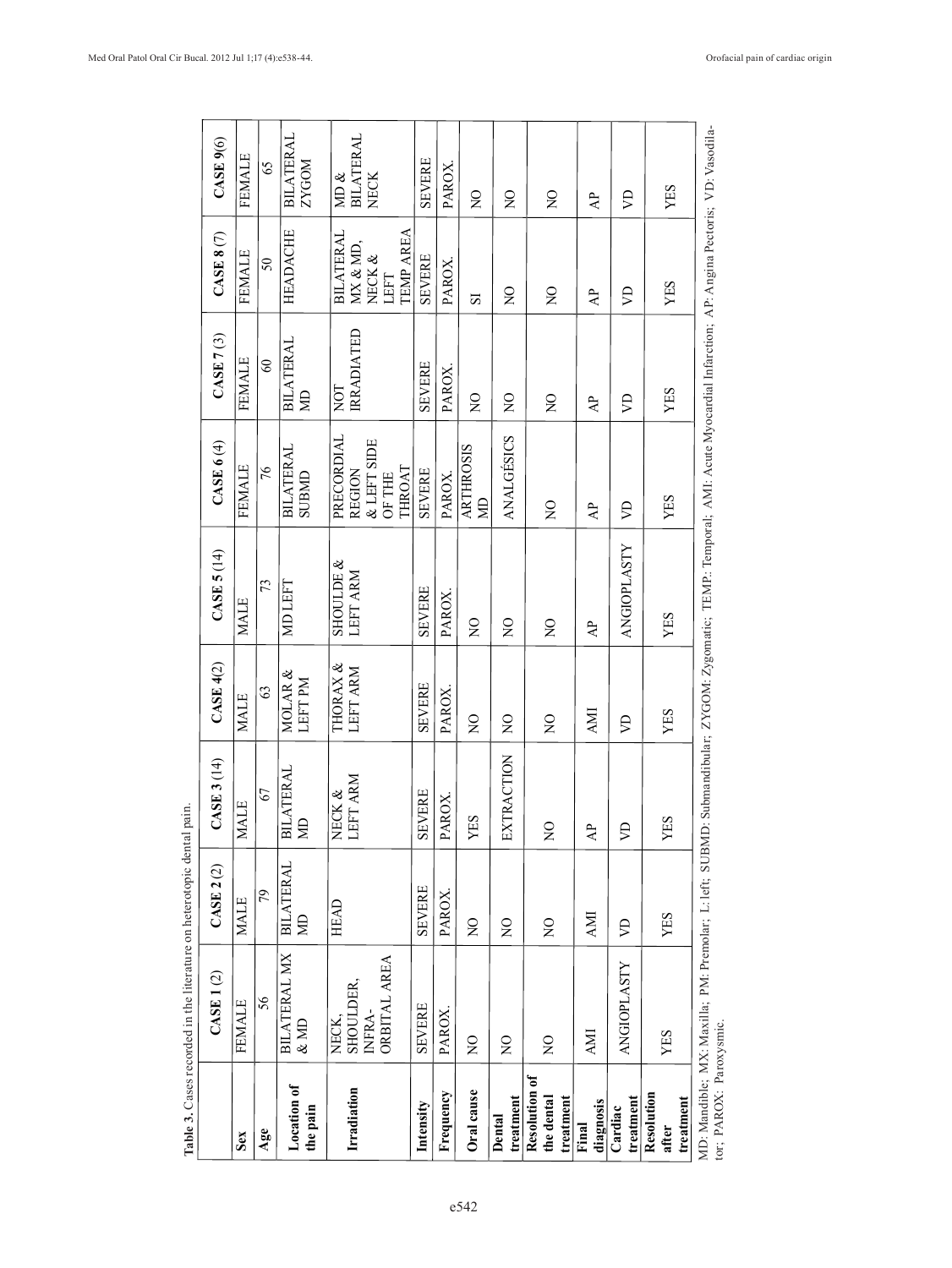a multicentric study conducted by Kreiner et al. in 2007 (8). The primary objectives of this first study are based on determining the prevalence of orofacial pain on a sample of 186 patients presenting ischemic heart disease as well as describing the location and irradiation of pain. However, are not described other characteristics important to perform a correct and differential clinical diagnostic, such as kind, frequency, intensity, the triggering factors and how to alleviate it. During 2010, Kreiner et al. (15) published another study aiming to differentiate the kind and intensity of toothache in comparison to orofacial pain of cardiac origin. The results concluded that there is no difference in kind between both groups but do exist differences in the description of the pain in relation to its intensity and qualities. Toothache is described as pulsatile and sharp and pain of cardiac origin is described as oppressive and burning. Additionally must be noted that the intensity of pain was higher in patients with toothache than in those with pain of cardiac origin. At intraindividual level the craniofacial pain of cardiac origin is less intense than toothache. However, the intensity increases in locations closer to the heart (15).

The author justifies that these differences relating to intensity and kind of pain are because of the complexity at neurophysiological level of the cerebral complex (15). The explanation of this process is based on the one hand, in certain cortex location responsible for codifying the intensity of visceral pain and in the bilateral cortex locations processing the pain (15,16). On the other hand the convergence of somatic and visceral impulses at the Central Nervous System (CNS), including the trigeminal nucleus (17,18) and the processes of central sensitization (15,19,20).

Pain originating in the heart in craniofacial structures is usually bilateral, whereas odontogenic pain is always unilateral. The most frequent location described for craniofacial structures is in the throat and mandible (8). However, in the literature, we find other orofacial locations where the cardiac pain originates: neck, maxilla, zygomatic arches, head, temporomandibular joint, ears and teeth (4, 6-8, 15). Due to its location, pain of cardiac origin is considered unusual. However, studies such as those conducted by Kreiner et al. (8) show that for 1 out of every 15 patients who present cardiac isquemia, it manifests in the craniofacial structures. Considering that isquemic cardiopathy is one of the main causes of death among the adult population, there is clearly a clinical underestimate considered to be atypical clinical features, and therefore, this data is significant  $(7)$ .

Pain of cardiac origin and manifesting in the orofacial area may irradiate to other craniofacial structures (throat, neck, temporal area, head, infraorbital region, maxilla) or to the thorax region (thorax, shoulders, arms).2-4,68,14 Odontogenic pain (pulpar or periodontal) can be reflected in structures such as the ears and the temporal area. In this case, if the pain is of cardiac origin, the temporal area coincides with one of the areas mentioned. However, pain of dental origin never refers to the typical areas of precordial pain, such as the thorax, arms and shoulders. According to Kreiner et al. (8) 32% of the patients presented concomitant craniofacial pain in other regions and only 6% presented craniofacial pain as the only symptom during the isquemic episode. Craniofacial pain was predominantly present in females and was the main symptom in both sexes, without the presence of chest pain.

The frequency of the pain in the 9 cases described in the bibliography presents a spontaneous appearance and the intensity is severe in all cases (2-4, 6-8, 14). However, it is necessary to conduct broader studies and with a larger sample of patients, in order to determine the characteristics of the orofacial pain of cardiac origin, to avoid unnecessary dental treatments such as dental extractions and non-indicated temporomandibular dysfunction therapies, and to not delay the correct diagnosis of heart disease (7,14).

In the oral cavity, when pain is of a pulpar or periodontal odontogenic origin, the cause is detected using direct methods such as the visual method or by complementary techniques such as hot, cold, tapping and other basic tests in order to trigger the painful stimulus.

In isquemic cardiopathy, the painful stimulus is triggered by oxygen deprivation in the coronary arteries; the patient may then suffer angina, if no cellular necrosis of the tissue is present, or may otherwise cause a heart attack. Consequently, the symptoms of the supposed odontalgia will decrease with vasodilators such as nitroglycerine, or with the revascularization of the damaged area, as described in the 9 clinical cases presented above (2-4, 6-8, 14). The methods for detecting isquemic cardiopathy include three basic pillars: clinical exploration, an electrocardiogram and the markers of myocardial damage. In many cases, the clinical pain -which is different from odontogenic pain- will be accompanied by neurovegetative symptoms such as sweating, vomiting and dizziness.

In the two cases described pain is not very intense, on the contrary to what usually is registered in the literature analyzed in relation to isolated clinic cases (7,14), but it is worth mentioning that toothache is more intense than pain of cardiac origin (15). In addition, the pain is unilateral in both cases, consistent with some other cases recorded (2-4, 6,14). No unnecessary dental treatments occurred, in part due to the absence of dental disorders that may confuse the diagnosis.

FInally, all of the articles reviewed conclude that orofacial pain of cardiac origin is a heterotopic pain. The differential diagnosis of pain of odontogenic